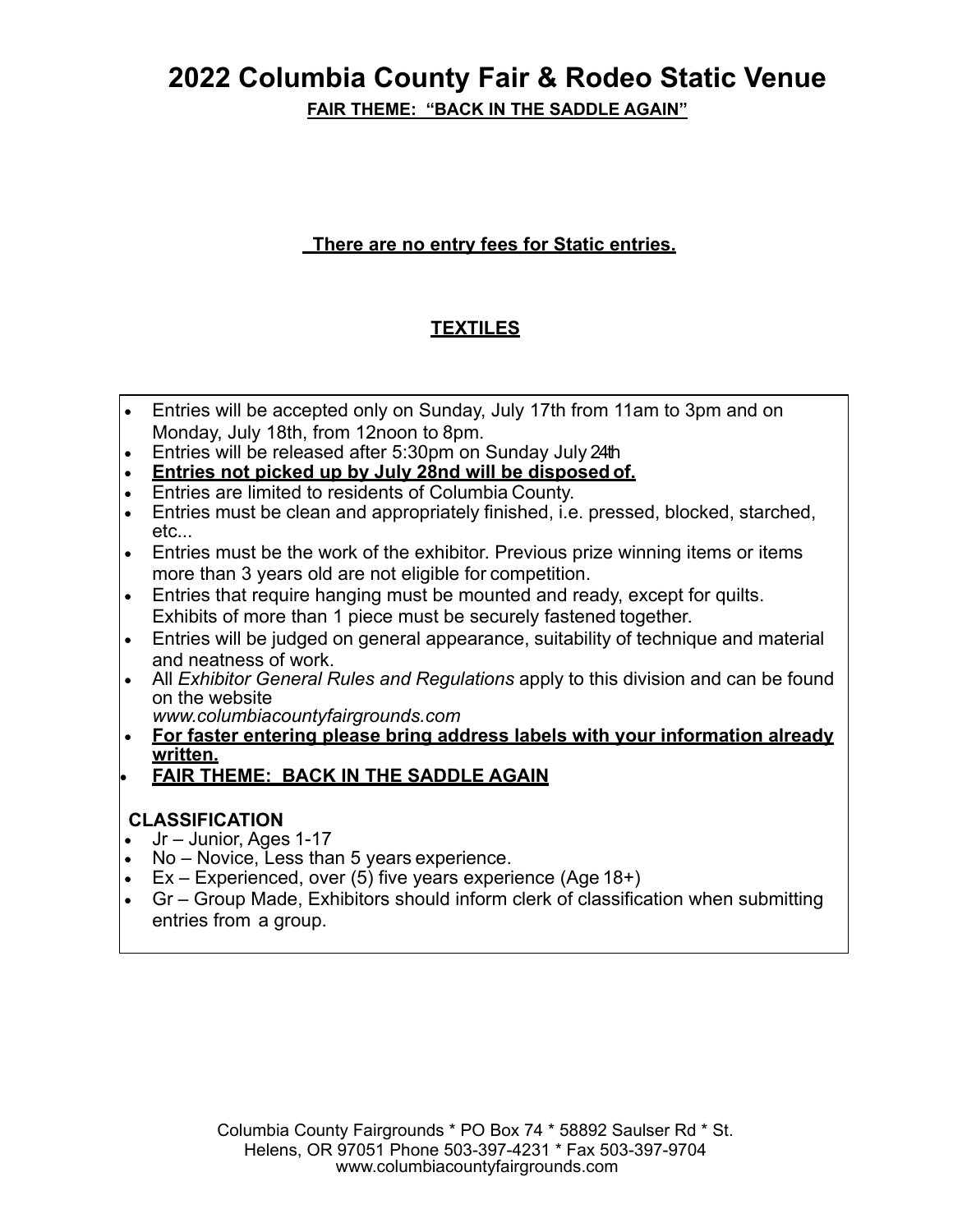#### **DIVISION 1 — QUILTS**

Due to the overwhelming response in this community to quilting, we will be enforcing the **one entry per category** rule to make judging time manageable. If you would like to bring quilts for display only, they should be marked as such and will be displayed on a space available status.

#### **If the quilt is not completely made by the exhibitor or if parts are purchased, it must be entered as group made or commercial input.**

#### **Quilt size categories will be**:

- 1- Mini– less than 96" perimeter
- 2- Small 96" 200" perimeter
- 3- Lap– 201" 275" perimeter
- 4- Small Bed– 276" 350" perimeter
- 5- Large Bed– 350" plus perimeter
- (Lot on tag, applies to all classes)

#### **Class:**

- 1. Hand Applique
	- a. Hand quilted
	- b. Home machine quilted
	- c. Long-Arm machine quilted, hand guided
	- d. Long Arm machine quilted, computerized
	- e. Tied
	- f. Mixed Hand and Machine quilted
	- g. Commercial (paid another to quilt)
- 2. Machine Applique
	- a. Hand quilted
	- b. Home machine quilted
	- c. Long-Arm machine quilted, hand guided
	- d. Long Arm machine quilted, computerized
	- e. Tied
	- f. Mixed Hand and Machine quilted
	- f. Commercial (paid another to quilt)
- 3. Hand Embroidered/Cross Stitched
	- a. Hand quilted
	- b. Home machine quilted
	- c. Long-Arm machine quilted, hand guided
	- d. Long Arm machine quilted, computerized
	- e. Tied
	- f. Mixed Hand and Machine quilted
	- g. Commercial (paid another to quilt)
- 4. Machine Embroidered Freehand
- a. Hand quilted
- b. Home machine quilted
- c. Long-Arm machine quilted, hand guided
- d. Long Arm machine quilted, computerized
- e. Tied
- f. Mixed Hand and Machine quilted
- g. Commercial (paid another to quilt)
- 5. Machine Embroidered Computerized
	- a. Hand quilted
	- b. Home machine quilted
	- c. Long-Arm machine quilted, hand guided
	- d. Long Arm machine quilted, computerized
	- e. Tied
	- f. Mixed Hand and Machine quilted
	- g. Commercial (paid another to quilt)
- 6. Hand Piece
	- a. Hand quilted
	- b. Home machine quilted
	- c. Long-Arm machine quilted, hand guided
	- d. Long Arm machine quilted, computerized
	- e. Tied
	- f. Mixed Hand and Machine quilted
	- g. Commercial (paid another to quilt)
- 7. Machine Pieced
	- a. Hand quilted
	- b. Home machine quilted
	- c. Long-Arm machine quilted, hand guided
	- d. Long Arm machine quilted,
		- computerized
	- e. Tied
	- f. Mixed Hand and Machine quilted
	- g. Commercial (paid another to quilt)
- 8. Wool Applique
	- a. Hand quilted
	- b. Home machine quilted
	- c. Long-Arm machine quilted, hand guided
	- d. Long Arm machine quilted, computerized
	-
	- f. Mixed Hand and Machine quilted
	- g. Commercial (paid another to quilt)

- 
- -
	-
	-
	-
	- e. Tied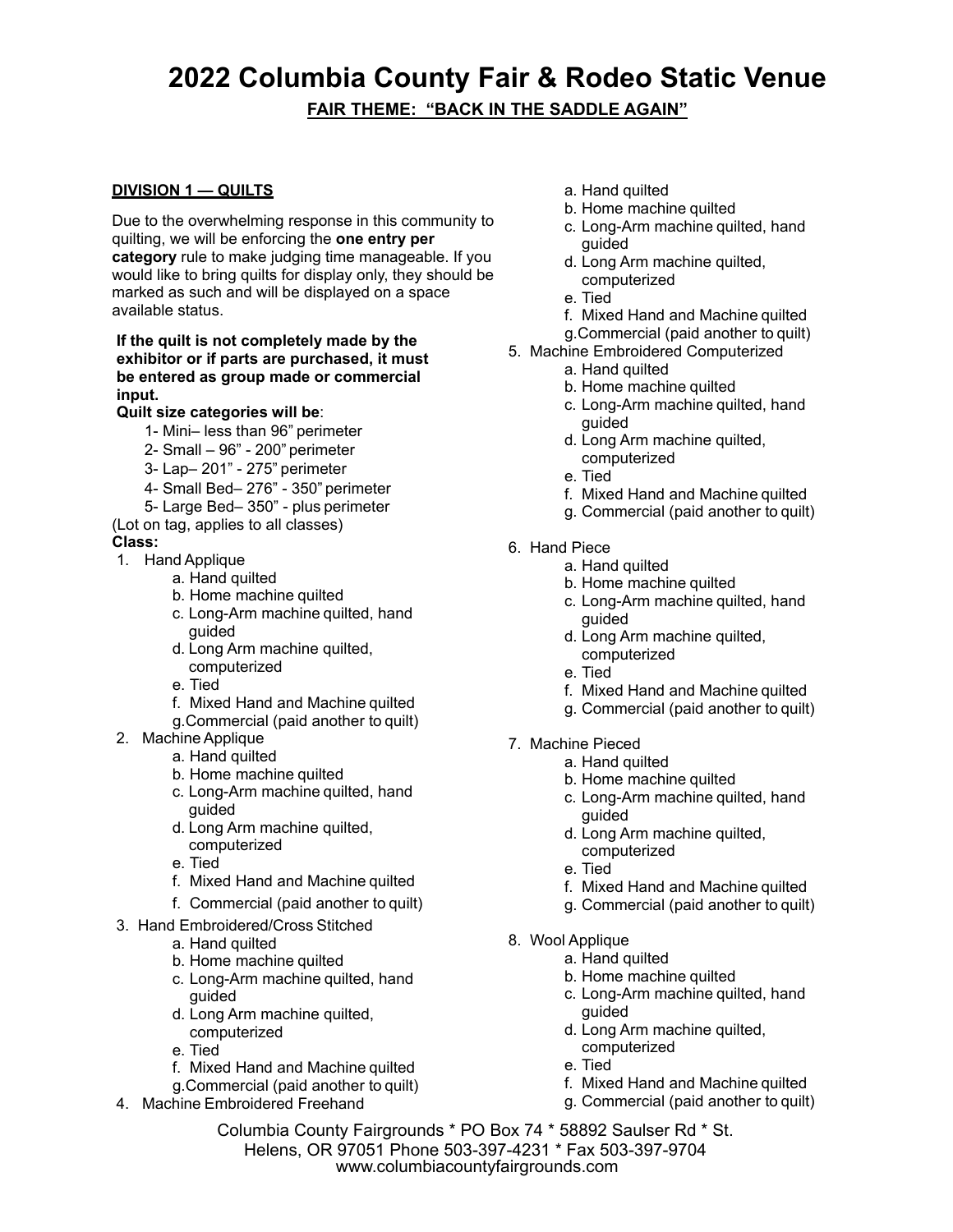#### **FAIR THEME: "BACK IN THE SADDLE AGAIN"**

- 9. Mixed Pieced and Applique, Hand
	- a. Hand quilted
	- b. Home machine quilted
	- c. Long-Arm machine quilted, hand guided
	- d. Long Arm machine quilted, computerized
	- e. Tied
	- f. Mixed Hand and Machine quilted
	- g. Commercial (paid another to quilt)
- 10. Mixed Pieced and Applique, Machine
	- a. Hand quilted
	- b. Home machine quilted
	- c. Long-Arm machine quilted, hand guided
	- d. Long Arm machine quilted, computerized
	- e. Tied
	- f. Mixed Hand and Machine quilted
	- g. Commercial (paid another to quilt)
- 11. Mixed Pieced and Applique, Hand and Machine
	- a. Hand quilted
	- b. Home machine quilted
	- c. Long-Arm machine quilted, hand guided
	- d. Long Arm machine quilted, computerized
	- e. Tied
	- f. Mixed Hand and Machine quilted
	- g. Commercial (paid another to quilt)
- 12. Novelty
	- a. Hand quilted
	- b. Home machine quilted
	- c. Long-Arm machine quilted, hand guided
	- d. Long Arm machine quilted, computerized
	- e. Tied
	- f. Mixed Hand and Machine quilted
	- g. Other
	- h. Commercial (paid another to quilt)
- 13. Art Quilts (Nontraditional, Exhibitor's original design)
	- a. Hand quilted
	- b. Home machine quilted
	- c. Long-Arm machine quilted, hand guided
	- d. Long Arm machine quilted,
- computerized
- e. Tied
- f. Mixed Hand and Machine quilted
- g. Other
- h. Commercial (paid another to quilt)
- 14. Wall Hanging
	- a. Hand quilted
	- b. Home machine quilted
	- c. Long-Arm machine quilted, hand guided
	- d. Long Arm machine quilted, computerized
	- e. Tied
	- f. Mixed Hand and Machine quilted
	- g. Commercial (paid another to quilt)
- 15. Quilted Home Décor
	- a. Hand quilted
		- b. Home machine quilted
		- c. Long-Arm machine quilted, hand guided
		- d. Long Arm machine quilted, computerized
		- e. Tied
	- f. Mixed Hand and Machine quilted
	- g. Commercial (paid another to quilt)
		- **(Please write in size column)**
		- 1. Pillows
		- 2. Quillows
		- 3. Table Runners
		- 4. Placemats
		- 5. Potholders
		- 6. Bowls
		- 7. Candle Mats
		- 8. Other
- 16. Quilted Bags/Totes
	- a. Hand quilted
		- b. Home machine quilted
		- c. Long-Arm machine quilted, hand guided
		- d. Long Arm machine quilted,
			- computerized
		- e. Tied
		- f. Mixed Hand and Machine quilted
		- g. Commercial (paid another to quilt)
- 17. Quilted Clothing
	- a. Hand quilted
	- b. Home machine quilted
	- c. Any Other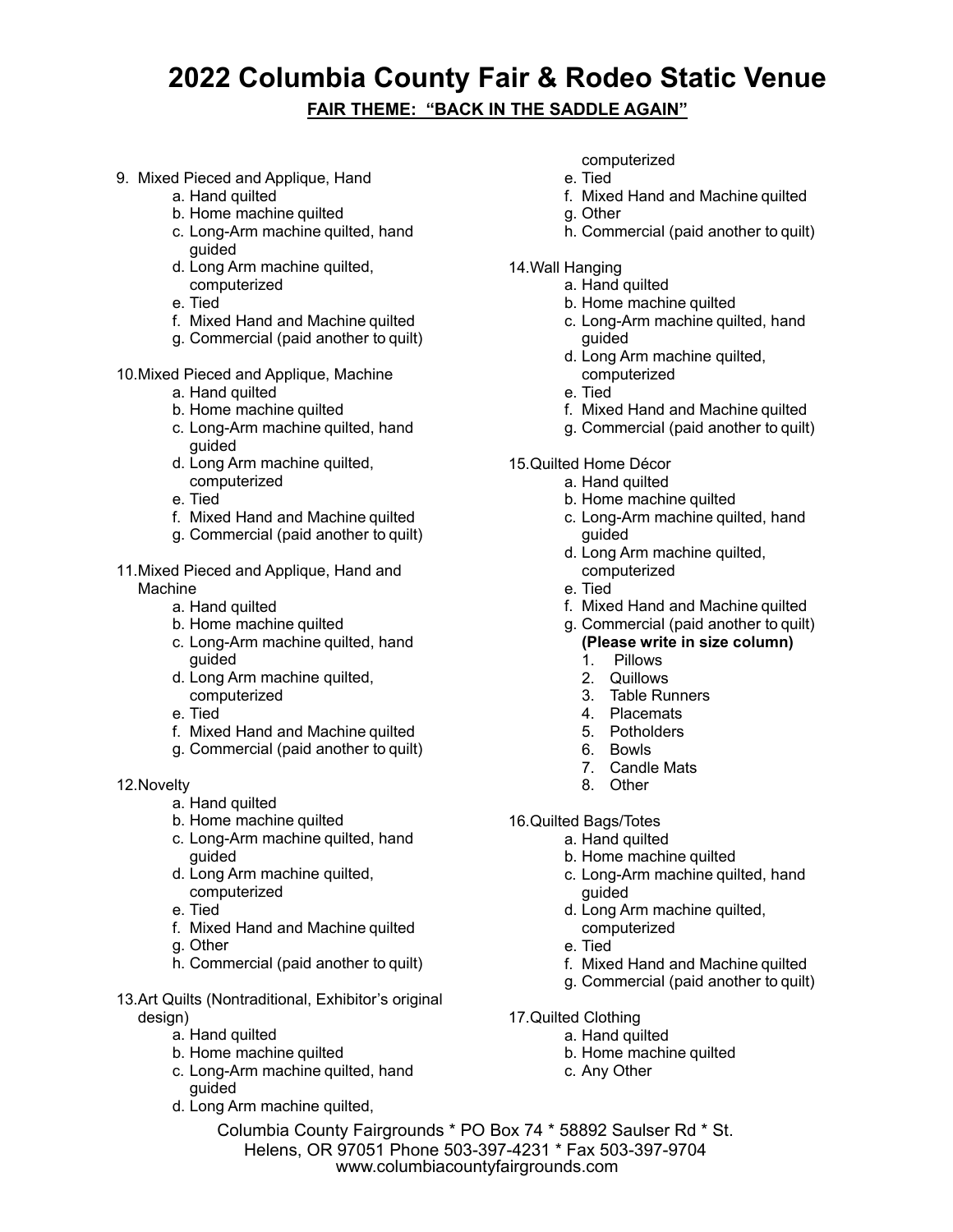#### **DIVISION 2 — AFGHANS**

Class:

- 1. Crochet
	- a. Afghan stitch
	- b. Pattern stitch
	- c. Granny Square
	- d. Motif
	- e. Hairpin
	- f. Any other
- 2. Knit
	- a. Plain
	- b. Pattern
- 3. Baby
	- a. Knit
	- b. Crochet
- 4. Any other

#### **DIVISION 3 — BEDSPREADS**

Class:

- 1. Crochet, medium thread
- 2. Crochet, coarse thread
- 3. Crochet, with yarn
- 4. Knit, medium weight-thread or yarn
- 5. Knit, coarse weight-thread or yarn
- 6. Any other

#### **DIVISION 4 — RUGS**

Class:

- 1. Braided
- 2. Crochet
- 3. Hooked
- 4. Woven
- 5. Latch Hook
- 6. Any other

#### **DIVISION (5 & 6)**

#### **5 — HAND KNIT CLOTHING,**

#### **6— MACHINE KNIT CLOTHING**  Class

1. Pullover sweater:

- a. Adult b. Child
- 2. Coat sweater: a. Adult b. Child
- 3. Cardigan
- a. Adult b. Child
- 4. Ensemble (2 or more pieces) a. Adult b. Child
- 5. Vest
- a. Adult b. Child
- 6. Dress
	- a. Adult b. Child
- 7. Stole or Poncho
- 8. Any other

#### **DIVISION 7 — CROCHET ACCESSORIES**

Class:

- 1. Child's Sweater
- 2. Coat or Suit
- 3. Stole or Poncho
- 4. Sweater
- 5. Hat
- 6. Socks
- 7. Slipper
- 8. Mittens/Gloves
- 9. Scarf
- 10. Any Other

#### **DIVISION 8 — KNIT ACCESSORIES**

Class:

- 1. Gloves or Mittens
- 2. Hat
- 3. Scarf
- 4. Slippers
- 5. Socks
- 6. Shawl
- 7. Any other

#### **DIVISION 9 - DOLLS & TOYS**

#### Class:

- 1. Dolls made from scratch
	- a. Sewn
	- b. Knit
	- c. Crochet
	- d. Felt
	- e. Other
- 2. Toys made from scratch
	- a. Sewn
	- b. Knit
	- c. Crochet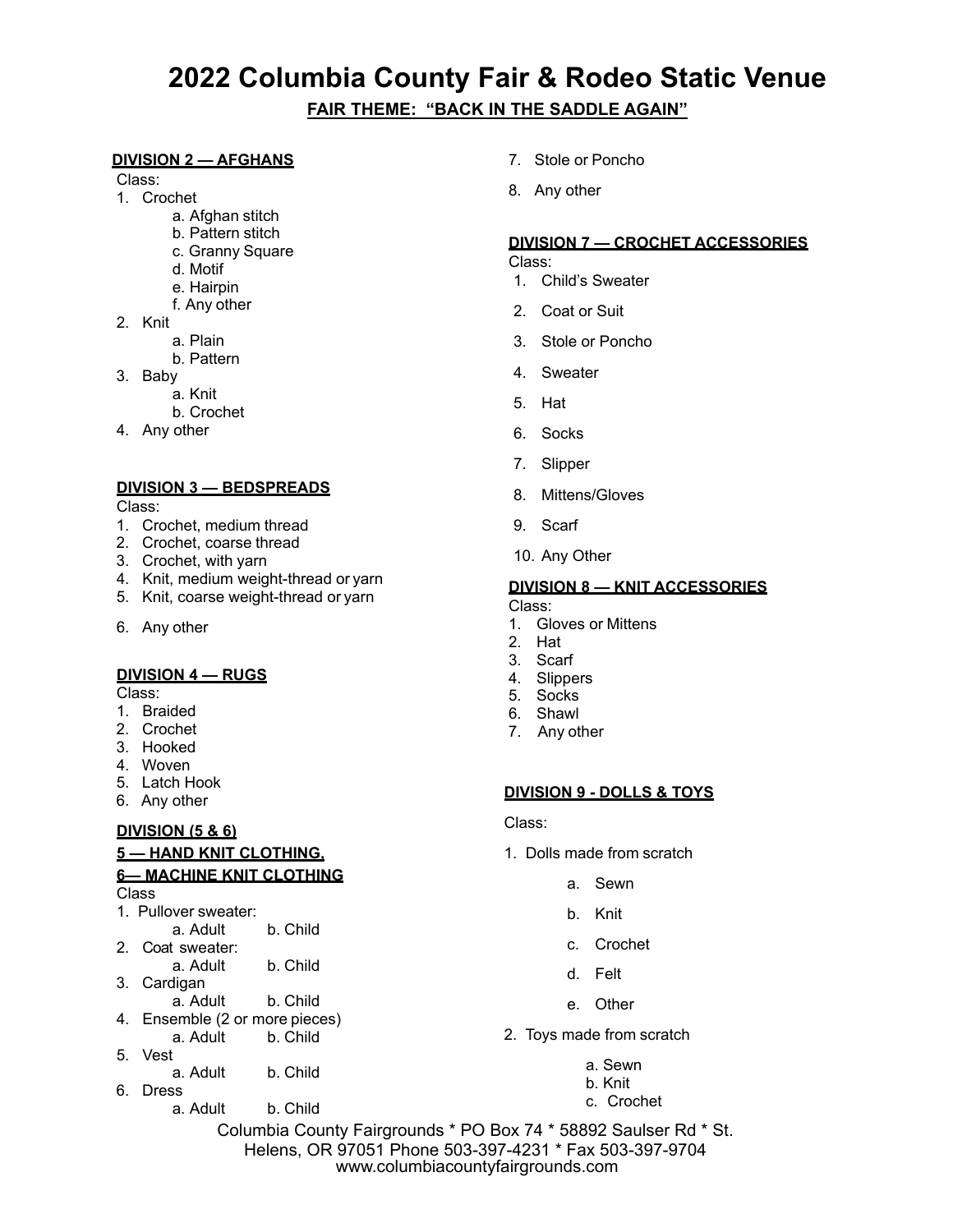**FAIR THEME: "BACK IN THE SADDLE AGAIN"**

- d. Felt
- e. Other
- 3. Dressed Doll
	- a. Fashion
	- b. Character
- 4. Dressed Toy
- 5. Wardrobe (5 pieces)
- 6. Other

#### **DIVISION 10 - INFANT WEAR**

#### **(Birth to 2 Years)**

Class:

- 1. Crochet Booties, Cap and Sweater
- 2. Crochet 2-piece ensemble
- 3. Knit Booties, Cap and Sweater
- 4. Knit 2-piece ensemble
- 5. Embroidered Dress, Kimono or 2 Bibs
- 6. Painted or Stenciled Dress, Kimono or 2 **Rihe**
- 7. Dress of woven fabric
- 8. 2-piece ensemble knit or woven fabric
- 9. Layette of knit or woven fabric
- 10. Costume
- 11. Any other

#### **DIVISION 11 — CHILDREN'S APPAREL (Size 3 to 6x)**

Class:

- 1. 2-piece Ensemble
- 2. Blouse or Shirt of woven fabric
- 3. Blouse or Shirt of knit fabric
- 4. Jumpsuit or Overalls
- 5. Knitted or Crocheted Top or Dress
- 6. Skirt, Pant or Shorts
- 7. Sleep-wear
- 8. Special Occasion Dress
- 9. Woven Fabric Dress
- 10. Coat or Jacket
- 11. Costume
- 12. Any other

#### **DIVISION 12 — GIRL'S APPAREL (Size 7 to 14)**

Class:

- 1. 2-piece Ensemble
- 2. Blouse or Shirt of woven fabric
- 3. Blouse or Shirt of knit fabric
- 4. Jumpsuit or Overalls
- 5. Knitted or Crocheted Top or Dress
- 6. Skirt, Pant or Shorts
- 7. Sleep-wear
- 8. Special Occasion Dress
- 9. Woven Fabric Dress
- 10. Coat or jacket
- 11. Costume
- 12. Any other

#### **DIVISION 13 — WOMEN'S APPAREL**

Class:

- 1. Knit Fabric Top
- 2. Woven Fabric Top
- 3. Coat
- 4. Jacket
- 5. Jumpsuit or Overalls
- 6. Knit Fabric Dress
- 7. Lingerie
- 8. Nightgown or Pajamas
- 9. Pantsuit
- 10. Robe or Cover Up
- 11. Shorts
- 12. Skirt or Culottes
- 13. Slacks
- 14. Special Occasion Dress
- 15. Swimsuit or Leotard
- 16. 2-piece Suit
- 17. 2 or 3-piece Active Sportswear Set
- 18. Wedding Dress
- 19. Wool or Wool like Dress
- 20. Woven Fabric Dress
- 21. Vest
- 22. Costume
- 23. Any other

#### **DIVISION 14 — MEN'S APPAREL**

- Class:
- 1. Jacket
- 2. Knit Fabric Shirt
- 3. Slacks
- 4. Sleep-wear
- 5. 2-piece Active Sportswear Set
- 6. 2 or 3-piece Suit
- 7. Woven Fabric Shirt
- 8. Costume
- 9. Any other

#### **DIVISION 15 — BOY'S APPAREL**

- Class:
- 1. Jacket
- 2. Knit Fabric Shirt
- 3. Slacks
- 4. Sleep-wear
- 5. 2-piece Active Sportswear Set
- 6. 2 or 3-piece Suit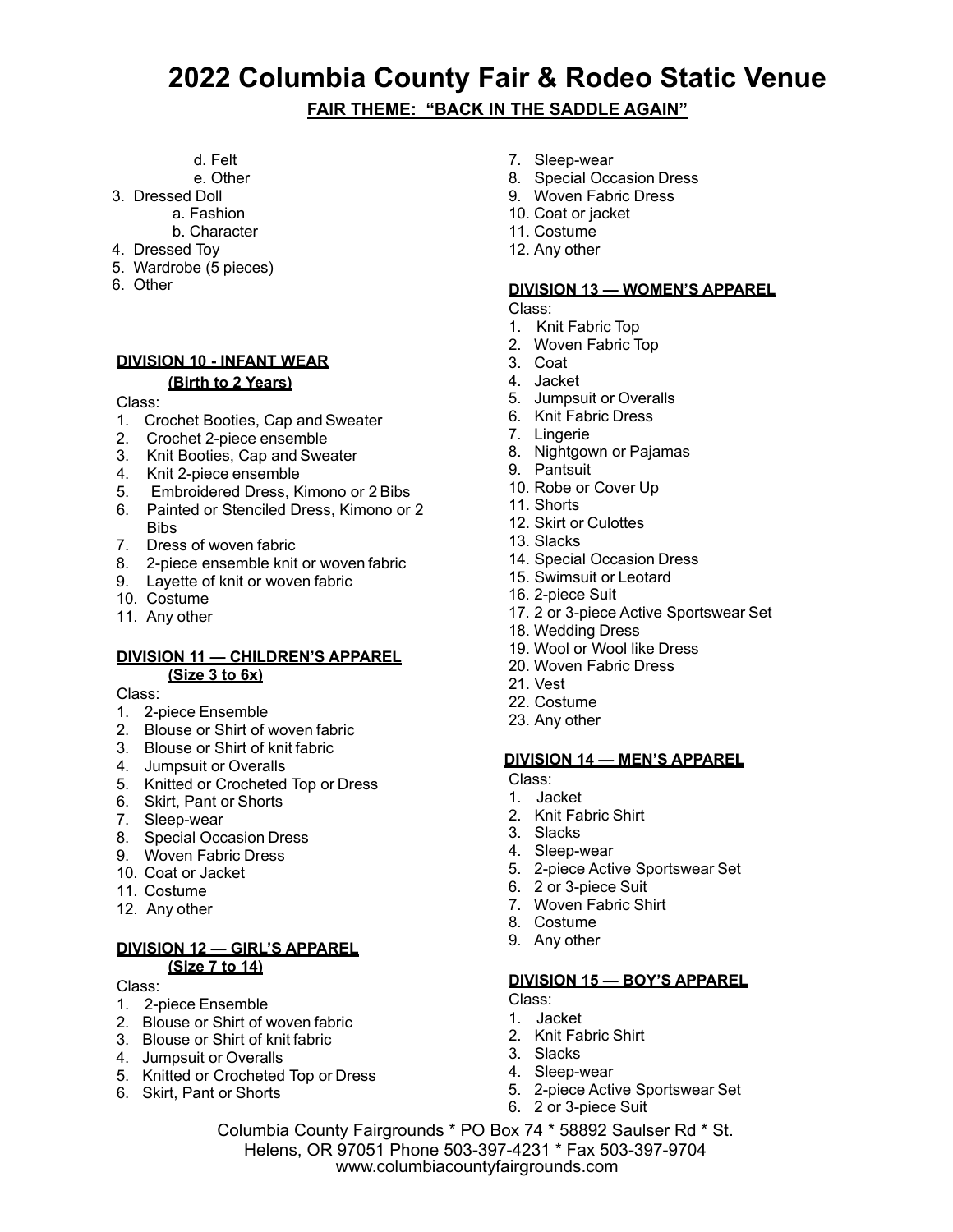- 7. Woven Fabric Shirt
- 8. Costume
- 9. Any other

#### **DIVISION 16 — TABLECLOTHS**

#### **(Larger than 54"), DIVISION 17 — LUNCHEON CLOTHS (36" to 54")**

#### Class:

- 1. Appliqué
- 2. Bobbin Lace Edge
- 3. Crochet Edge
- 4. Crochet, Fine Thread
- 5. Crochet, Medium Thread
- 6. Cutwork
- 7. Embroidered
	- a. Hand
		- b. Machine
- 8. Hardanger
- 9. Knitted

#### **DIVISION 18 — APRONS**

Class:

- 1. Party
- 2. Practical
- 3. Any other

#### **DIVISION 19 — PILLOWCASES**

Class:

- 1. Appliqué
- 2. Bobbin Lace Edge
- 3. Crochet Edge
- 4. Cross-stitch
- 5. Cutwork
- 6. Embroidered
- a. Hand
- b. Machine
- 7. Tatted Edge
- 8. Home sewn woven fabric
- 9. Any other

#### **DIVISION 20 — DRESSER / BUFFET SCARVES & TABLE RUNNERS**

Class:

- 1. All Crochet
- 2. Crochet Lace Edge
- 3. Tatted Lace Edge
- 4. Bobbin Lace Edge
- 5. Cutwork
- 6. Embroidered
	- a. Hand
	- b. Machine

c. 7. Any other

#### **DIVISION 21 — HOUSEHOLD ACCESSORIES**

- Class:
- 1. Towels  $-2$ 
	- a. Appliqué/pieced
	- b. Embroidered

#### **(Please write in size column)**

i. Hand

- ii. Machine
- c. Lace edged
- d. Other
- 2. Potholders/Hot pads 2
	- a. Crochet
	- b. Knit
	- c. Fabric
	- d. Other
- 3. Dishcloths 2
	- a. Crochet
	- b. Knit
	- c. Other
- 4. Place mats 4
	- a. Crochet
		- b. Knit
		- c. Fabric
		- d. Other
- 5. Napkins
	- a. Applique/pieced
	- b. Embroidered

#### **(Please write in size column)**

- 1. Hand
- 2. Machine
- c. Lace edged
- d. other
- 6. Nursery Ensemble (2 or more pieces)
	- a. Crochet
	- b. Knit
	- c. Fabric
	- d. Other
- 7. Cloth Bowl/Box
- 8. Ornaments
- 9. Curtains
- 10. Other

#### **DIVISION 22 — WALL PANELS & PICTURES**

Class:

- 1. Appliqué (Not Quilted)
	- a. Hand
	- b. Machine
- 2. Cotton Rayon or Wool Embroidery
- 3. Counted Cross-stitch
- 4. Fabric Frame or Album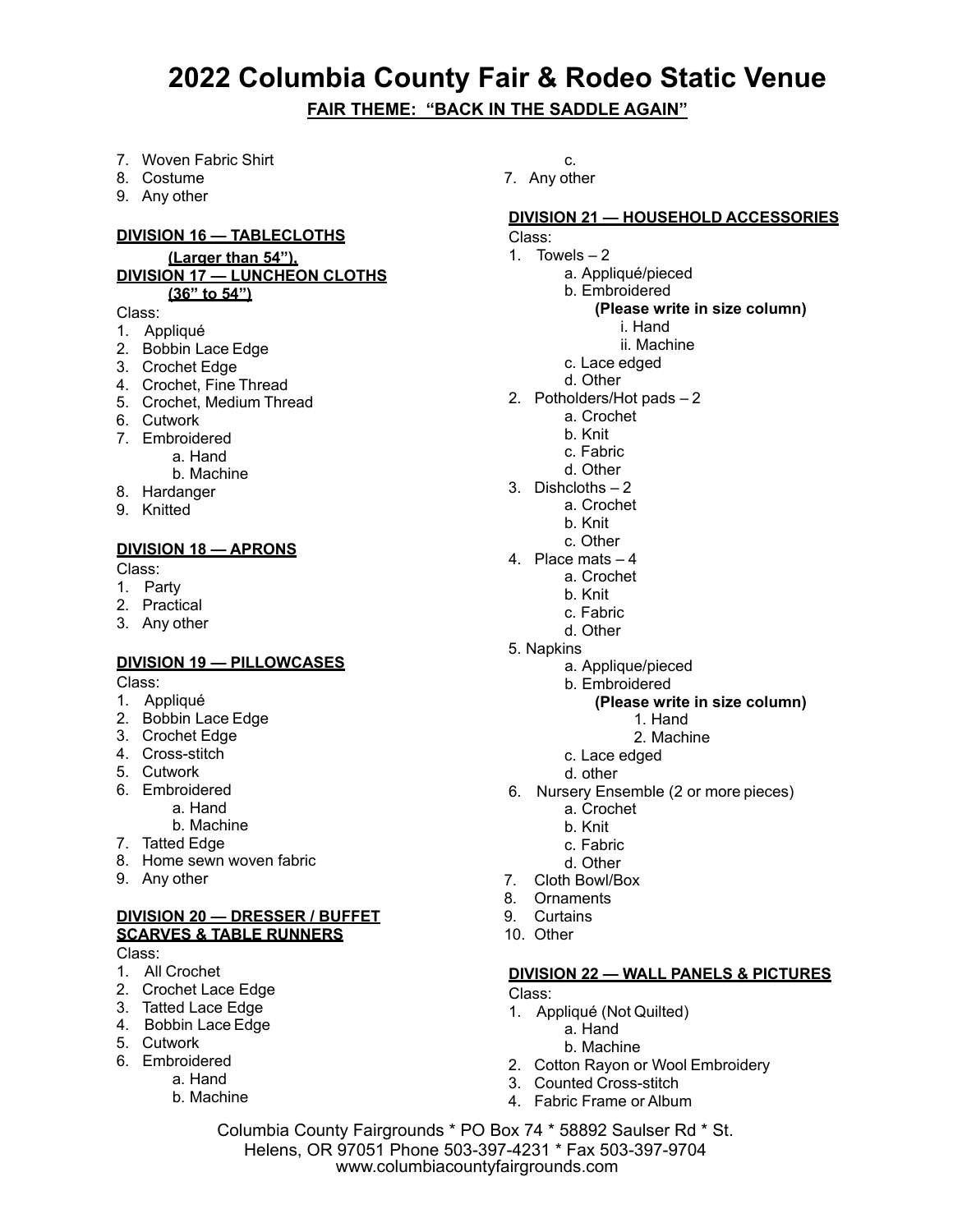#### **FAIR THEME: "BACK IN THE SADDLE AGAIN"**

- 5. Hardanger
- 6. Hoops
- 7. Lathed
- 8. Needlepoint
- 9. Painted
- 10. Pieced (Not Quilted)
	- a. Hand
	- b. Machine
- 11. Russian Embroidery
- 12. Wall Sampler, Embroidered
	- a. Hand
	- b. Machine
- 13. Dyed
- 14. Any other

#### **DIVISION 23 — PILLOWS (Must be stuffed)**

Class:

- 1. Counted Cross-stitch
- 2. Crochet
- 3. Embroidered
	- a. Hand
	- b. Machine
- 4. Knit
- 5. Latch work
- 6. Needlepoint, Crewel or Bargello
- 7. Pieced or appliqued
- 8. Any other

### **DIVISION 24 — CENTERPIECES**

#### **(Larger than 14) DIVISION 25 – DOILIES**

### **(14" and Under)**

#### Class:

- 1. Bobbin Lace Edge
- 2. Crochet Lace Edge
- 3. Tatted Edge
- 4. Crochet
- 5. Cutwork
- 6. Embroidered a. Hand
	- b. Machine
- 7. Hardanger
- 8. Knit
- 9. Tatted
- 10. Any other

#### **DIVISION 26 — CHAIR & DAVENPORT SETS**

#### **(3 pieces)**

- Class:
- 1. Crochet
- 2. Tatted
- 3. Knit
- 4. Embroidered
- 5. Hardanger (Not shown elsewhere)
- 6. Painted or Stenciled
- 7. Any other

#### **DIVISION 27 — BAGS**

- Class:
- 1. Crochet
- 2. Knit
- 3. Needlepoint
- 4. Plastic Canvas
- 5. Woven Fabric
- 6. Feed bag
- 7. Any other

#### **DIVISION 28 — MISCELLANEOUS ARTICLES**

Class:

- 1. Christmas Stockings
- 2. Christmas Ornaments 3
- 3. Christmas Wall Hanging
- 4. Christmas Tree Skirt
- 5. Decorated Neck Scarf
- 6. Hankies
- 7. Embellished Bought Garment
	- a. Embroidered
	- b. Painted
	- c. Applied objects
	- d. Other
- 8. Embellished Bought Article
	- a. Embroidered
	- b. Painted
	- c. Applied objects
	- d. Other
- 9. Recycled used things reused
	- a. Garments
	- b. Accessories
	- c. Household
- 10. Book mark
- 11. Felt ornament
- 12. Any other

#### **DIVISION 29 — WEAVING**

Class:

- 1. Afghan or Throw
- 2. Baby Blanket
- 3. Pillow
- 4. Rug, Rag Weft
- 5. Rug, Yarn Weft
- 6. Scarf or Shawl
- 7. Table Linen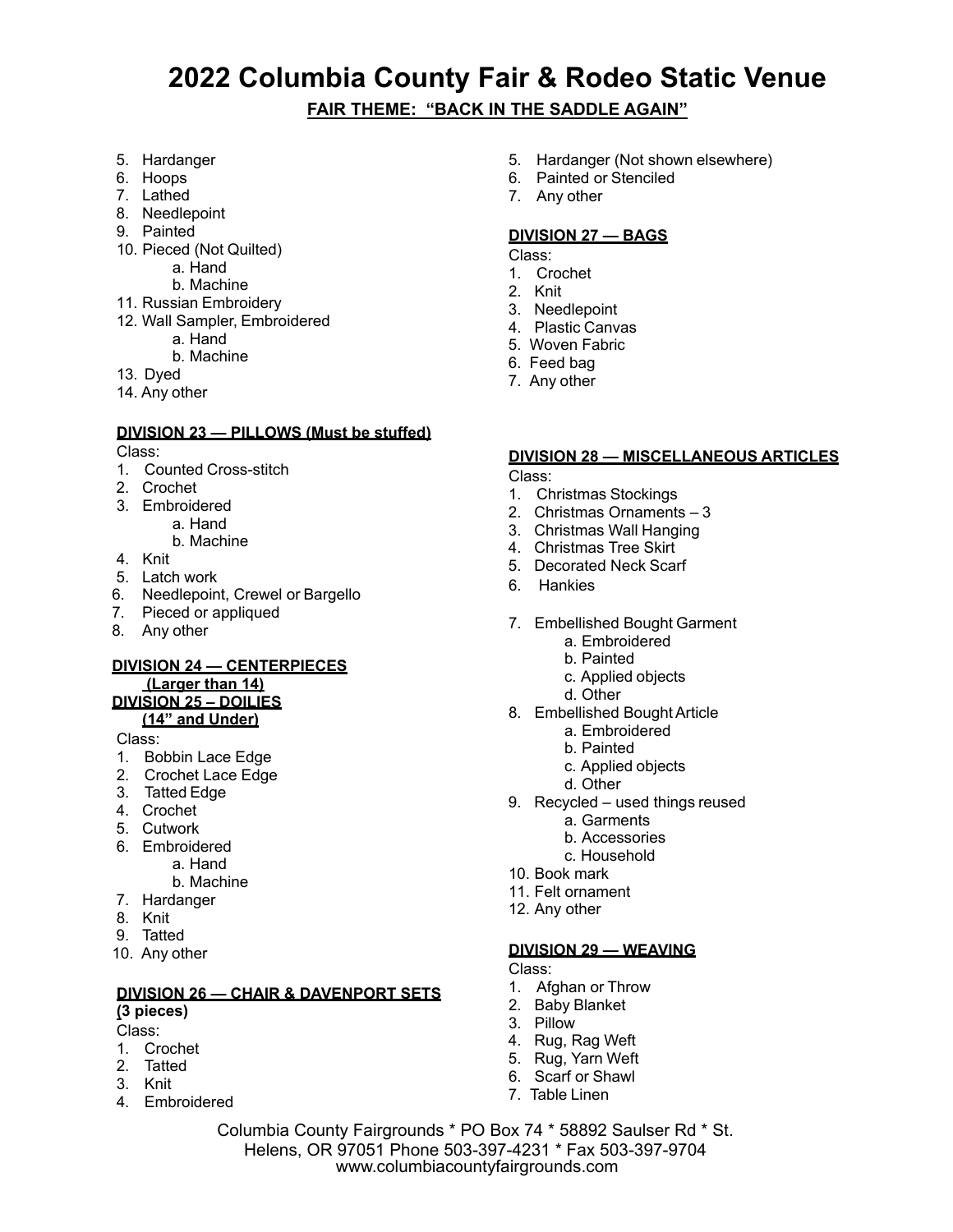**FAIR THEME: "BACK IN THE SADDLE AGAIN"**

- 8. Towel
- 9. Wall Hanging
- 10. Yardage  $-1$  to 12 yd.
- 11. Any other

#### **DIVISION 30 — HAND SPINNING**

All yarns are to be exhibited in skeins and labeled with breed of fleece if known or type and source of fiber. Dyed skeins are to be labeled with fiber type and dyed source. The intended use of the yarn needs to be stated on all skeins.

#### Class:

- 1. Cotton or Cotton Blends
- 2. Dyed Wool Single-Ply
- 3. Dyed Wool Two-Ply
- 4. Dyed Wool Multi-Ply
- 5. Exotic Animal
- 6. Natural Wool Two-Ply
- 7. Natural Wool Single-Ply
- 8. Natural Wool Multi-Ply
- 9. Novelty Yarn
- 10. Wool Blend Single-Ply
- 11. Wool Blend Two-Ply
- 12. Wool Blend Multi-Ply
- 13. Any other

#### **DIVISION 31 — HAND SPUN KNITTED DIVISION 32 – HAND SPUN CROCHET**

#### **ITEMS**

#### Class:

1. Garments

4. Slippers

- 2. Hats
	- 5. Socks
- 3. Mittens
	- 6. Any other

#### **DIVISION 33 — FELTED ITEMS**

- Class:
- 1. Garments 5. Toy
- 
- 2. Hats 6. Figurine
- 3. Mittens 7. Any Other
- 4. Slippers
- 

#### **DIVISION 34 — FREE MOTION**

The following section is limited to work done FREE MOTION on a sewing machine designed for normal sewing. (Additional

categories may be assigned by the Superintendent as needed.) Class:

- 1. Appliqué
	- a. Regular sewing machine
	- b. Specialty sewing machine
- 2. Beading
	- a. Regular sewing machine
	- b. Specialty sewing machine
- 3. Bobbin Work
	- a. Regular sewing machine
	- b. Specialty sewing machine
- 4. Cutwork
	- a. Regular sewing machine
	- b. Specialty sewing machine
- 5. Free Motion Embroidery (Luny used in Crewel Designs, 3-D objects, self-made fabrics)
	- a. Regular sewing machine
	- b. Specialty sewing machine
- 6. Free Motion Quilting
	- a. Regular sewing machine
	- b. Specialty sewing machine
- 7. Lace Making
	- a. Regular sewing machine
	- b. Specialty sewing machine
- 8. Manipulated Fabric Design (i.e. wrinkling,
	- pleating, tucking, smocking, etc.)
		- a. Regular sewing machine
		- b. Specialty sewing machine
- 9. Multi-media (hand painted background with thread enhancement, stamping, dying, etc.)
	- a. Regular sewing machine b. Specialty sewing machine
- 10. Portrait Technique
	- - a. Regular sewing machine b. Specialty sewing machine
- 11. Recycled object used in machine
- 12. embroidery
	- a. Regular sewing machine
	- b. Specialty sewing machine
- 13 Thread Painting (3 separate lots)
	- a. Straight stitch
		- i. Regular sewing machine
		- ii. Specialty sewing machine
	- b. Side stitch
		- i. Regular sewing machine
		- ii. Specialty sewing machine
	- c. Combination of Straight stitch and Side stitch
		- i. Regular sewing machine
		- ii. Specialty sewing machine
- 14. Other Technique (Stitching through metal,

roving, tea bags, other unusual objects, etc.)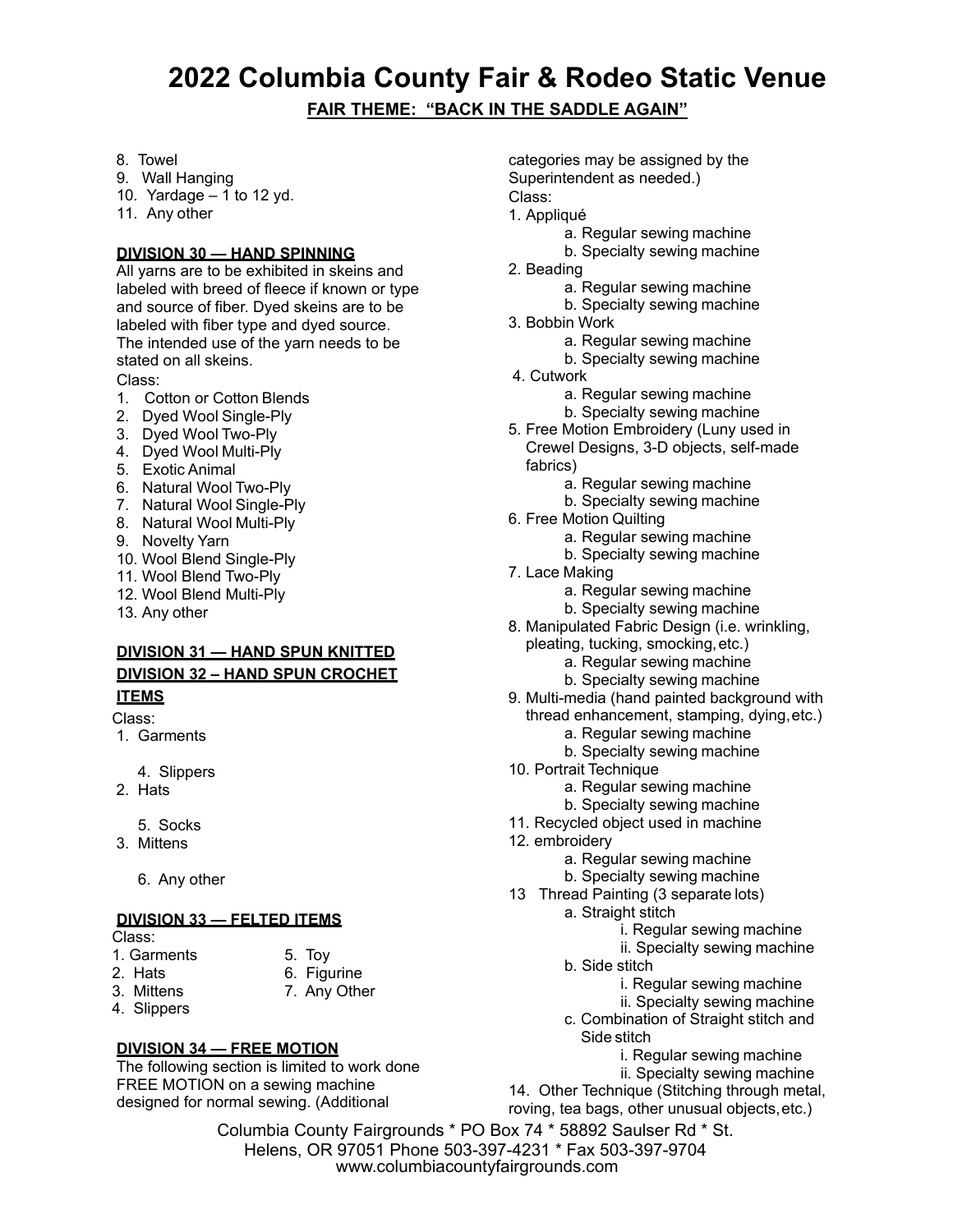- a. Regular sewing machine
- b. Specialty sewing machine

15. Decorative stitches used in a unique and artful way

#### **DIVISION 35 — NON-FREE MOTION OR PROGRAMMED STITCHES**

(The following section is limited to work done NON-FREE MOTION with either a sewing machine designed for normal sewing, or on special embellishment machines. (Programmed stitches, cams, computer cassettes)) Class: 1-14. Appropriate number from division 34 (specify on entry form)

#### **TEXTILE SPECIAL AWARDS**

- **Columbia County Fair Board** will sponsor one high point AWARD
- **Material Magic (Fibers and Stitches) Quilt Shop** will sponsor a \$50 gift certificate for:

Best Novice Quilt Best Experienced Quilt And a \$25 gift certificate for Best Junior Textile

**Columbia River Piecemakers Quilt Guild** will sponsor a \$50 gift certificate for:

Best of Show Quilted

Best Junior Quilt

Best Wallhanging

People's Choice

Silver Needle - to be eligible for this award, you must enter a different item in at least four (4) of the following categories:

- 1. Apparel 7. Spinning
- 2. Quilting 8. Cross Stitch
- 3. Knitting 9. Rugmaking
- 4. Crocheting 10. Bobbin lace
- 5. Embroidery 11. Tatting
- 6. Weaving
- **Pat Olson, Guild Mortgage Company** will sponsor a \$15 cash award to be given at the Superintendent's discretion
- **Alterations by Heather** will sponsor a \$50 cash award for best clothing or